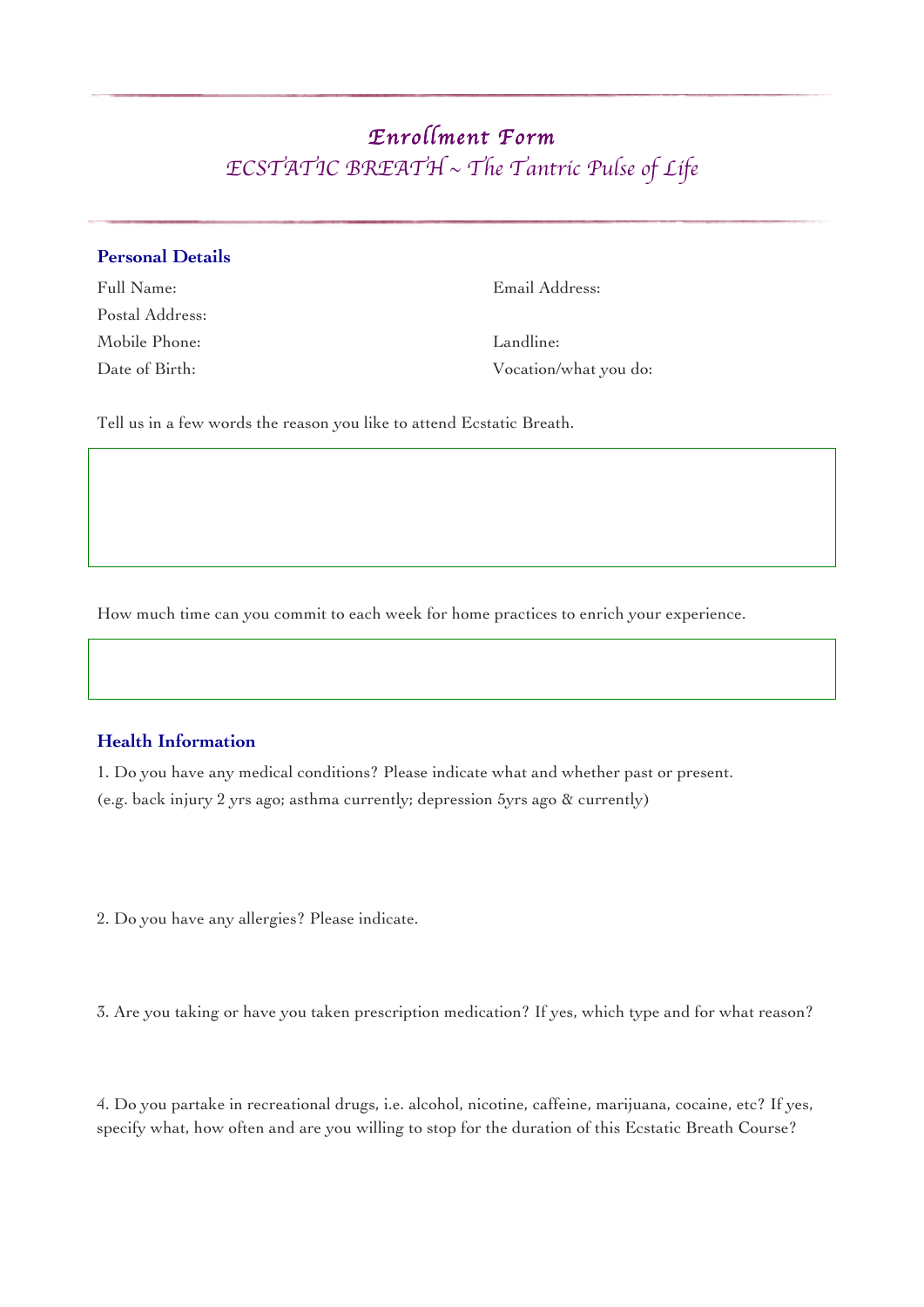5. Are you pregnant, or wanting to become pregnant? If yes, please provide relevant details.

6. Do you have any specific dietary requirements? Please specify (e.g. gluten free).

## **Have you ever participated in the following?**

Please indicate if you were a facilitator, or participant. If the latter, who was the facilitator**?**

|                            | Yes/No | Participant | Facilitator | <b>Dates</b> |
|----------------------------|--------|-------------|-------------|--------------|
| Breathwork / Rebirthing    |        |             |             |              |
| Bio-Energetics             |        |             |             |              |
| Core-Energetics            |        |             |             |              |
| Tantric Practices          |        |             |             |              |
| Yoga Classes               |        |             |             |              |
| Meditation                 |        |             |             |              |
| Dance Journeys             |        |             |             |              |
| Voice Activation / Singing |        |             |             |              |
| Other related activities   |        |             |             |              |
|                            |        |             |             |              |

**Please share a summary of your key experience and learning about yourself from these events.** 

**When was the last time you received bodywork / massage or caring for yourself treatment of any kind and who was it with?**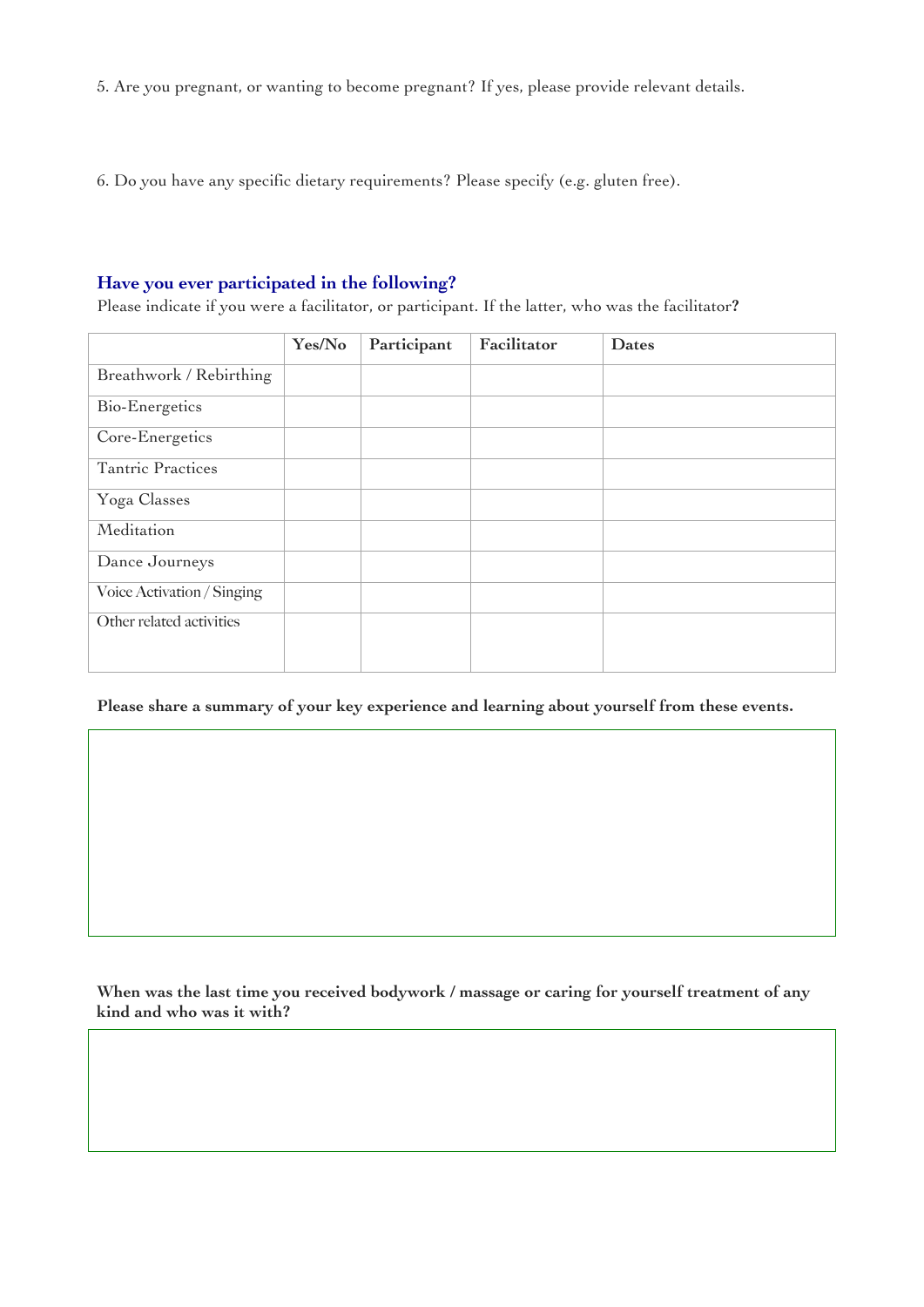# *ECSTATIC BREATH* ~ *The Tantric Pulse of Life*

## **Payment details and agreement 2016**

| Full payment for all                              | \$385 |
|---------------------------------------------------|-------|
| 3 April Bio-energetic Heart Opener:               | \$125 |
| 10 April Eye-to-eye Breath Session:               | \$125 |
| 17 April Bio-energetic Pelvic / Spine Release:    | \$125 |
| 8 May Shamanic Breath Trance Dance:               | \$165 |
| Non - refundable deposit to hold my place now:    | \$95  |
| Puts me on payment plan incurring a 10% admin fee |       |

## **Acceptable Payment Methods:**

| <b>Direct Deposit (EFT)</b> | Online ticketing                           | Cash                       |
|-----------------------------|--------------------------------------------|----------------------------|
| Bendigo Bank                | Weblink:                                   | Contact:                   |
| $B0$ : 633 000              | ecstaticbreathworksydney.eventbrite.com.au | Shantell 0413 987 640      |
| Acc number: 157 502 501     |                                            | divinelotusheart@gmail.com |
| Art of Restoring Love Trust |                                            |                            |

With EFT please notify when you have made a payment to assist with accurate record keeping. If you are financially tight, contact Shantell to discuss options.

## **Applicant Declaration:**

I have filled in this enrollment form honestly.

I have read, understand and agree to the terms and conditions, including refund and cancelation policies over the page.

I agree to pay the nominated amount for Ecstatic Breath, by the nominated date, as decided upon between Shantell Shakti and myself.

I understand that this enrolment form may not guarantee me a place at Ecstatic Breath and I will be refunded full monies paid by me if I do not make it through this time.

This is my name and autograph below.

### **Applicant**

| <b>Print Full Name</b> | Sianed | Dated |
|------------------------|--------|-------|
|                        |        |       |

#### **Witness**

Print Full Name **Dated** Dated Dated Signed **Containers and Dated** Dated Dated Dated Dated Dated Dated Dated Dated Dated Dated Dated Dated Dated Dated Dated Dated Dated Dated Dated Dated Dated Dated Dated Dated Dated Dated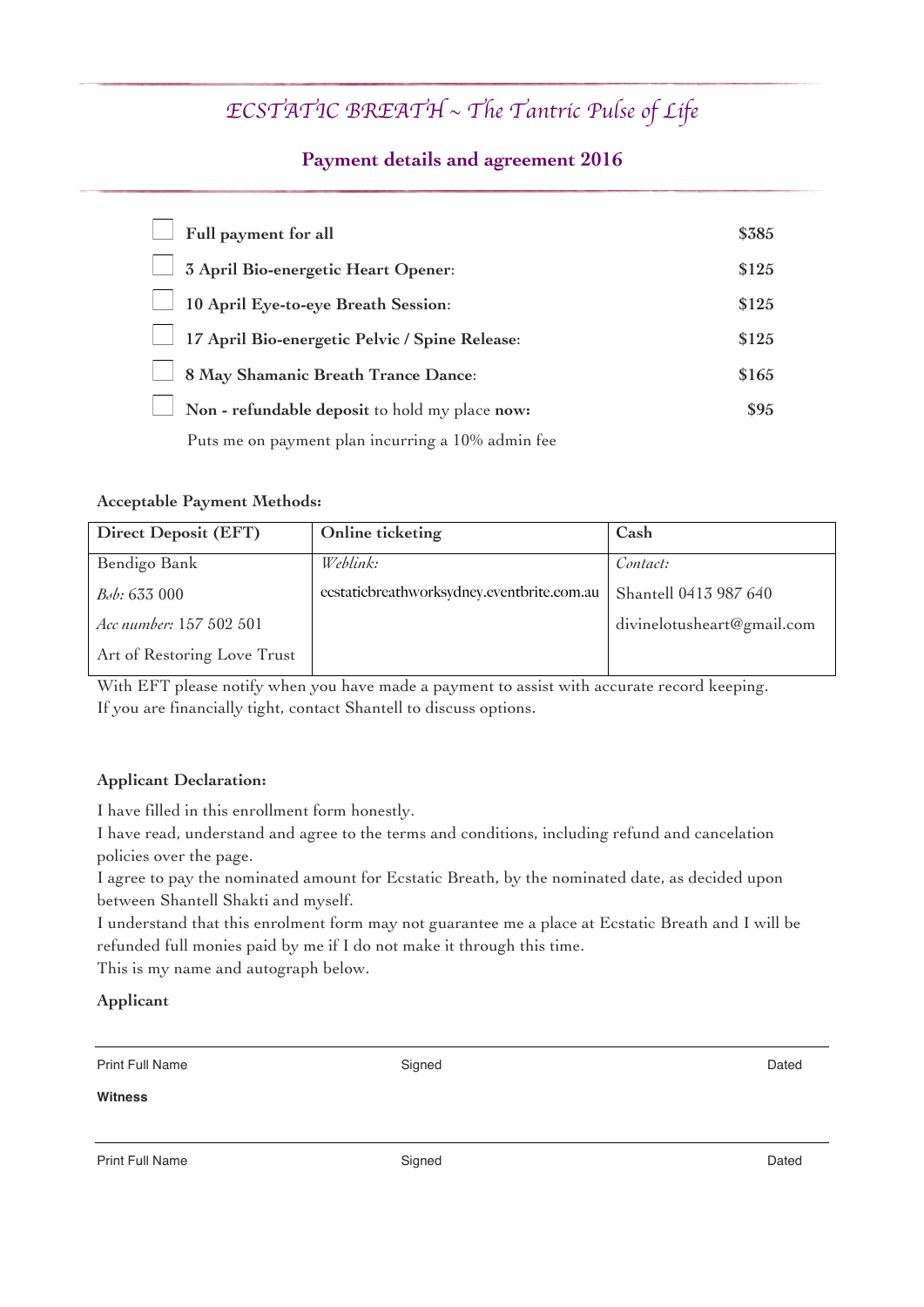### **Terms and Conditions**

#### **Attending Ecstatic Breath**

Please note that the subject matter of Ecstatic Breath is likely to stir up any unresolved issues around your relationships, sexuality and creative gifts. We provide you with a safe space to meet these parts of yourself and to work through these places. Further assistance may be required within individual session, especially in cases of trauma.

By attending Ecstatic Breath you understand that this tantric pulse of life approach involves bringing direct awareness to your psychological-sexual-spiritual nature.

If any issues arise for you as a participant, do seek extra support and assistance as required, because it is empowering for you to take action and do so.

Shantell Shakti, the Founder of Ecstatic Breath is available for ongoing support in private sessions when requested. Remember, we are here to support your healing and integration and it is important that you ask for support when you need it. We will also refer you to other therapists if required.

#### **Injuries**

If you have a physical injury and are unsure whether Ecstatic Breath practices are suitable for you, clearance from your medical practitioner may be required. We do ask that you take responsibility for yourself to ensure that you always move and position yourself in integrity with the state of your body. If you have an injury and decide to attend our events, you agree to monitor your own movements and take care of your body. Always be gentle. We do not encourage an approach of pushing yourself or forcing your body in any way. By following the instructions carefully, it is highly unlikely that you could hurt yourself during participation in Ecstatic Breath. If you are unsure about whether you are in the right physical condition to book into our events, please ask.

#### **Missed Sessions**

We encourage and highly recommend your commitment to attending every session of your enrolled Ecstatic Breath journey. If you need to miss any session, it may not be made up at another time. If you do not wish to commit to the full series of Ecstatic Breath, and prefer to attend individual sessions, you acknowledge there is no guarantee of admittance. Priority goes to those that are attending the full series of Ecstatic Breath.

#### **Confidentiality Agreement for Ecstatic Breath**

It is a condition of your participation in Ecstatic Breath that you agree to keep confidential all methods, techniques, ideas, knowledge, information, manners of delivery, instructions, principles and practices of Ecstatic Breath, including the experiences of other participants and assistants. You agree to uphold the trust between yourself and Shantell Shakti of Ecstatic Breath by not divulging, publishing, recording, giving away or otherwise sharing the principles, practices and

techniques that you learn as a result of your participation in any Ecstatic Breath.